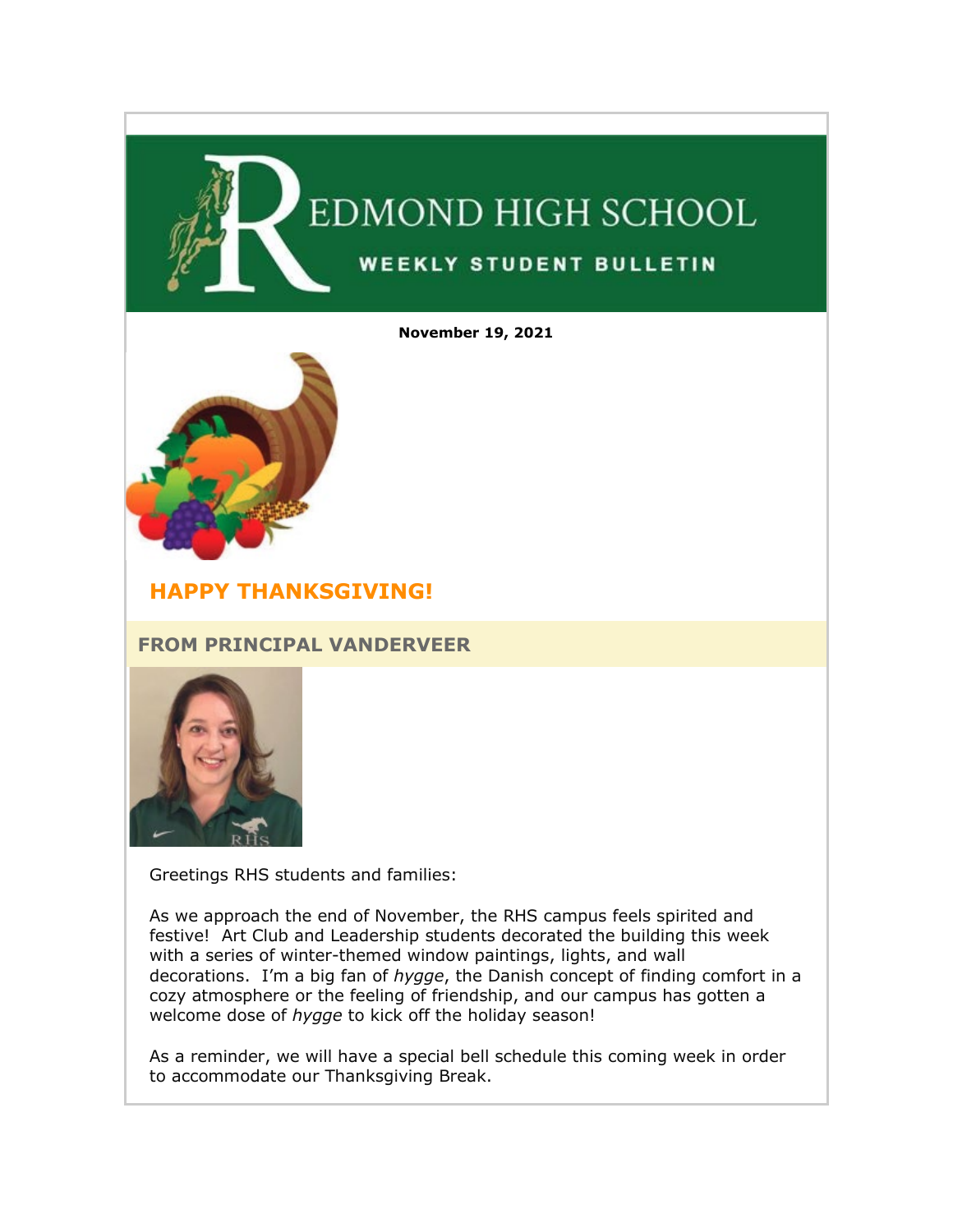- Monday: periods 1-7
- Tuesday: periods  $1, 3, 5, 6, 7$  (+ Homeroom)
- Wednesday: periods 2, 4 (+ Homeroom)
- Thursday & Friday: No School

The RHS administration and staff wish you a safe and healthy break spent with family and friends!

Jill

**RHS CALENDAR**



**Nov 22-23-24:** [Revised Bell Schedule](https://nam02.safelinks.protection.outlook.com/?url=http%3A%2F%2Flink.email.dynect.net%2Flink.php%3FDynEngagement%3Dtrue%26H%3DfaG4YsHB1kOcXrql%252FjAZAv8UiQ%252B6%252FUEFi8b26uvkPKGDNP9eP128sv04e4byGRIA0dWEU5Wk0ib3Da8yryH%252F0HcS1T8UOXhOK%252BzH1sTePnj7PAm7K9xqtA%253D%253D%26G%3D0%26R%3Dhttps%253A%252F%252FHBSYGYZTANA.hatchbuck.com%252FTrackLinkClick%253FID2%253D3_V3nW33dBX9csWdafIwzEivGSUsMeUZCqCW8WxHuhG3wupM9hvo2SoQetiPvKOA0%26I%3D20211119233501.0000000ea5c8%2540mail6-50-ussnn1%26X%3DMHwxMjY0OTIyOjIzNDM3MDk0NDY7MXwxMjY0OTIzOjE4NzUxNDM5OTs%253D%26V%3D3%26S%3DOTdgq5It4t4BX3yDvhhVIa0-TMihgqF2t1pPabXB3iQ&data=04%7C01%7Cmwood%40lwsd.org%7C458e30b5f95c47f0c6a008d9abb53747%7C1fd4673fdf9646218638a1d88c4c85d7%7C0%7C0%7C637729617078736126%7CUnknown%7CTWFpbGZsb3d8eyJWIjoiMC4wLjAwMDAiLCJQIjoiV2luMzIiLCJBTiI6Ik1haWwiLCJXVCI6Mn0%3D%7C3000&sdata=kyEUrv6%2BluiR0kW74YQ4A7c2tlfoCRqlcpHRUfIIEAQ%3D&reserved=0) **Nov 24:** Half day; RHS out at 10:40 am **Nov 25-26:** No school - Thanksgiving holiday **Dec 1, 2, 3:** Auditions for *Little Shop of Horrors* **Dec 6-13:** Food drive sponsored by RHS National Honor Society **Dec 10: Yearbook sales open Dec 17:** Last day to check *Lost and Found* before it is donated **Dec 20-31:** Winter Break **Dec 31:** Cap & Gown orders due

**REVISED BELLS: NOV 22-23-24**

*New:* Revised bell schedule for the week of Thanksgiving: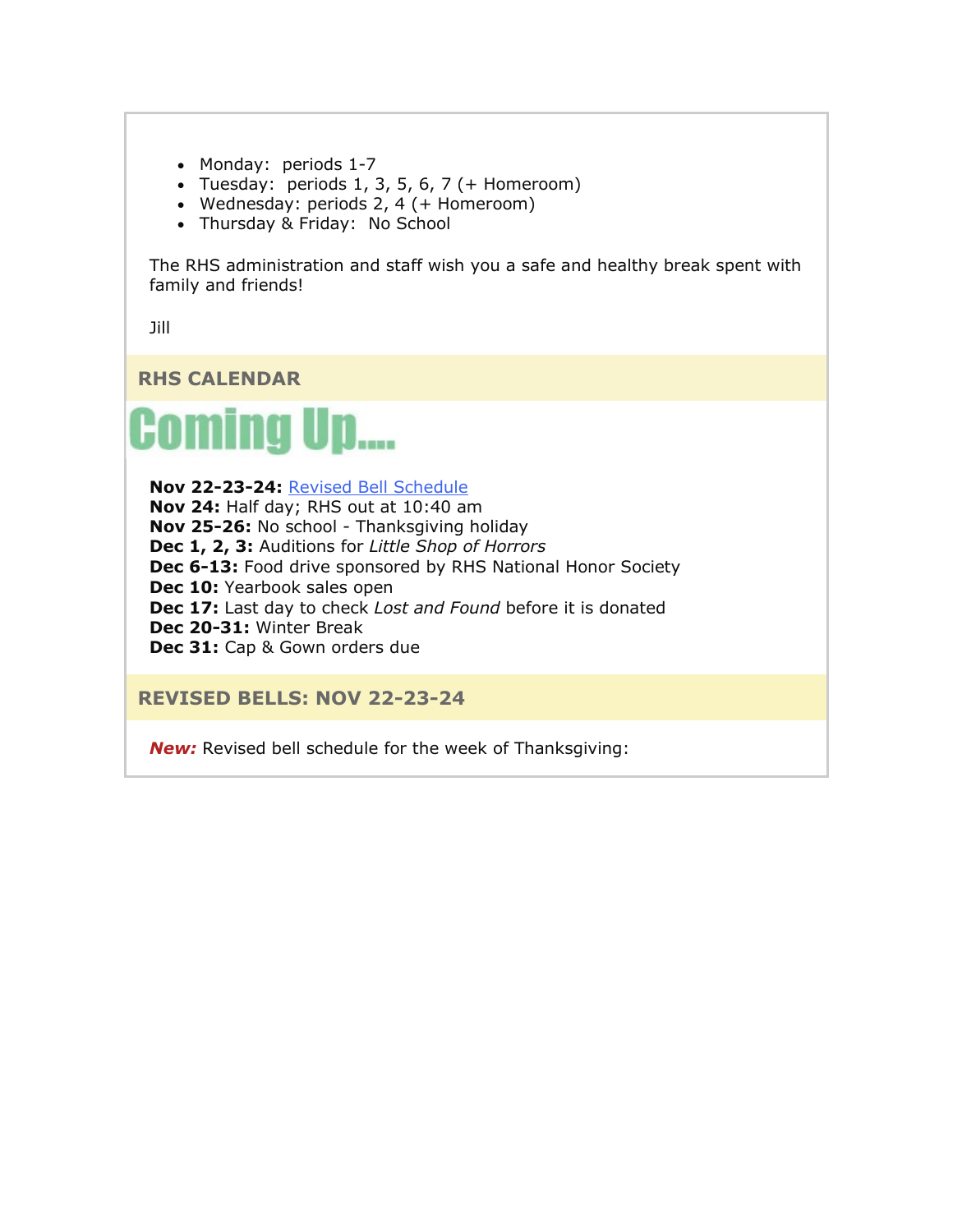| Monday                                                                           | Tuesday                                                                         | Wednesday                                                          |
|----------------------------------------------------------------------------------|---------------------------------------------------------------------------------|--------------------------------------------------------------------|
| *Office Hours                                                                    | <b>Office Hours</b>                                                             | <b>Office Hours</b>                                                |
| $7:00 - 7:30$                                                                    | $7:00 - 7:30$                                                                   | $7:00 - 7:30$                                                      |
| Period 1<br>$7:30 - 8:20(50)$                                                    | Period 1<br>$7:30 - 8:30(60)$                                                   | Period 2<br>$7:30 - 8:30(60)$                                      |
| Period 2<br>$8:25 - 9:15(50)$                                                    | <b>HERD Time</b><br>$8:35 - 8:55(20)$<br>Homeroom A<br>$8:55 - 9:30(35)$        | Homeroom B<br>$8:35 - 9:05(30)$<br>Homeroom C<br>$9:05 - 9:35(30)$ |
| Period 3<br>$9:20 - 10:10(50)$                                                   | Period 3<br>$9:35 - 10:35(60)$                                                  | Period 4<br>$9:40 - 10:40(60)$                                     |
| Period 4<br>$10:15 - 11:05$ (50)                                                 | Period 5<br>$10:40 - 11:40(60)$<br>2 <sup>nd</sup> Lunch<br>$11:40 - 12:10(30)$ | Buses arrive @ 10:40                                               |
| Period 5<br>$11:10 - 12:00$ (50)<br>2 <sup>nd</sup> Lunch<br>$12:00 - 12:30(30)$ | 1 <sup>ST</sup> Lunch<br>$10:35 - 11:05(30)$<br>Period 5<br>$11:10 - 12:10(60)$ |                                                                    |
| 1 <sup>57</sup> Lunch<br>$11:05 - 11:35$ (30)<br>Period 5<br>11:40 - 12:30 (50)  | Period 6<br>$12:15 - 1:15(60)$                                                  |                                                                    |
| Period 6<br>$12:35 - 1:25(50)$                                                   | Period 7<br>$1:20 - 2:20(60)$                                                   |                                                                    |
| Period 7<br>$1:30 - 2:20(50)$                                                    |                                                                                 |                                                                    |

# **LWSD SICK POLICY**

*New for Mustang Families: A*s we head into the cold and flu season, please be aware of the current LWSD Sick Policy guidelines for students who are out of school for illness. We must follow these guidelines to ensure the health and safety of all our fellow Mustangs!

# *Please indicate "sick" or "medical" when calling Attendance*

When you call or email the attendance line to notify us of your student's absence, please tell us if they are absent because they are **sick** due to cold/flu like symptoms. Or, if your student is missing school for an excused medical reason that is *not* due to being sick---such as doctor appointment or injury-- please specify that their absence is **medical** (not due to cold or flu like symptoms). Attendance: [rhsattend@lwsd.org](mailto:rhsattend@lwsd.org) or 425-936-1810.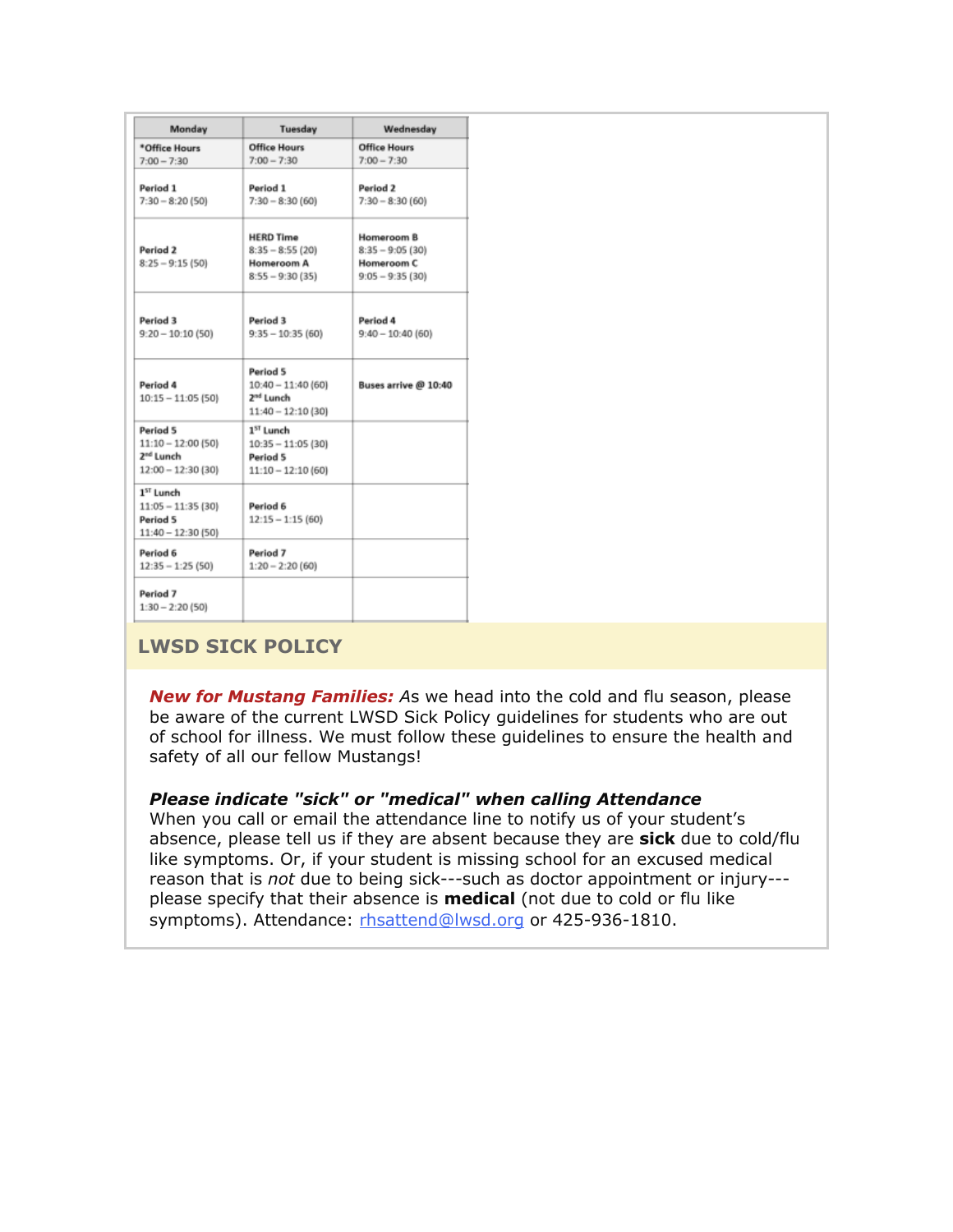|  | If your student is experiencing ANY cold or flu-like symptoms - Your student must stay home. |  |
|--|----------------------------------------------------------------------------------------------|--|
|--|----------------------------------------------------------------------------------------------|--|

| <b>Covid-Like Sick Symptoms</b>             | *Short Term Sick Symptoms   |
|---------------------------------------------|-----------------------------|
| Fever of 100.4 or above/Chills              | Sore Throat *               |
| Cough                                       | Congestion or Runny Nose *  |
| Shortness of Breath or Difficulty Breathing | Muscle Pain or Body Aches * |
| Loss of Taste or Smell                      | Fatigue <sup>*</sup>        |
|                                             | Diarrhea <sup>*</sup>       |
|                                             | Nausea or vomiting *        |
|                                             | Headache <sup>*</sup>       |

\*Or any other signs of new illness that are unrelated to a documented preexisting condition.

#### **Your student may return to school when:**

- 1. They have one \*Short Term symptom (does NOT include Covid-like symptoms) that resolves in less than 24 hours (no Covid testing required).
- 2. **OR** they have one or more of any sick symptoms that lasts longer than 24 hours, AND they have a negative PCR covid test (rapid/home covid tests are not accepted by LWSD.
- 3. **OR** they have been home for 10 days, have had no fever for 24 hours, and symptoms are improving (no Covid test required).

If your student has been absent due to sick symptoms and has results of their Covid test, please email test results to: Sindy Mencos at [smencos@lwsd.org.](mailto:smencos@lwsd.org)

# **DORIAN PHOTOS**



*New:* Dorian photo retakes have arrived! Please come to the main office to pick up your photos from Ms. Wood or Ms. Asplund.

# **NHS FOOD DRIVE**



The *National Honor Society* and RHS will be holding a food drive from **December 6-13.** Students are encouraged to drop off donations at their first period classroom during this timeframe. All donations go towards **RHS Help –** our in house support system for students who are in need of food. We are so excited to partner together to help families here in the Redmond area! **We do**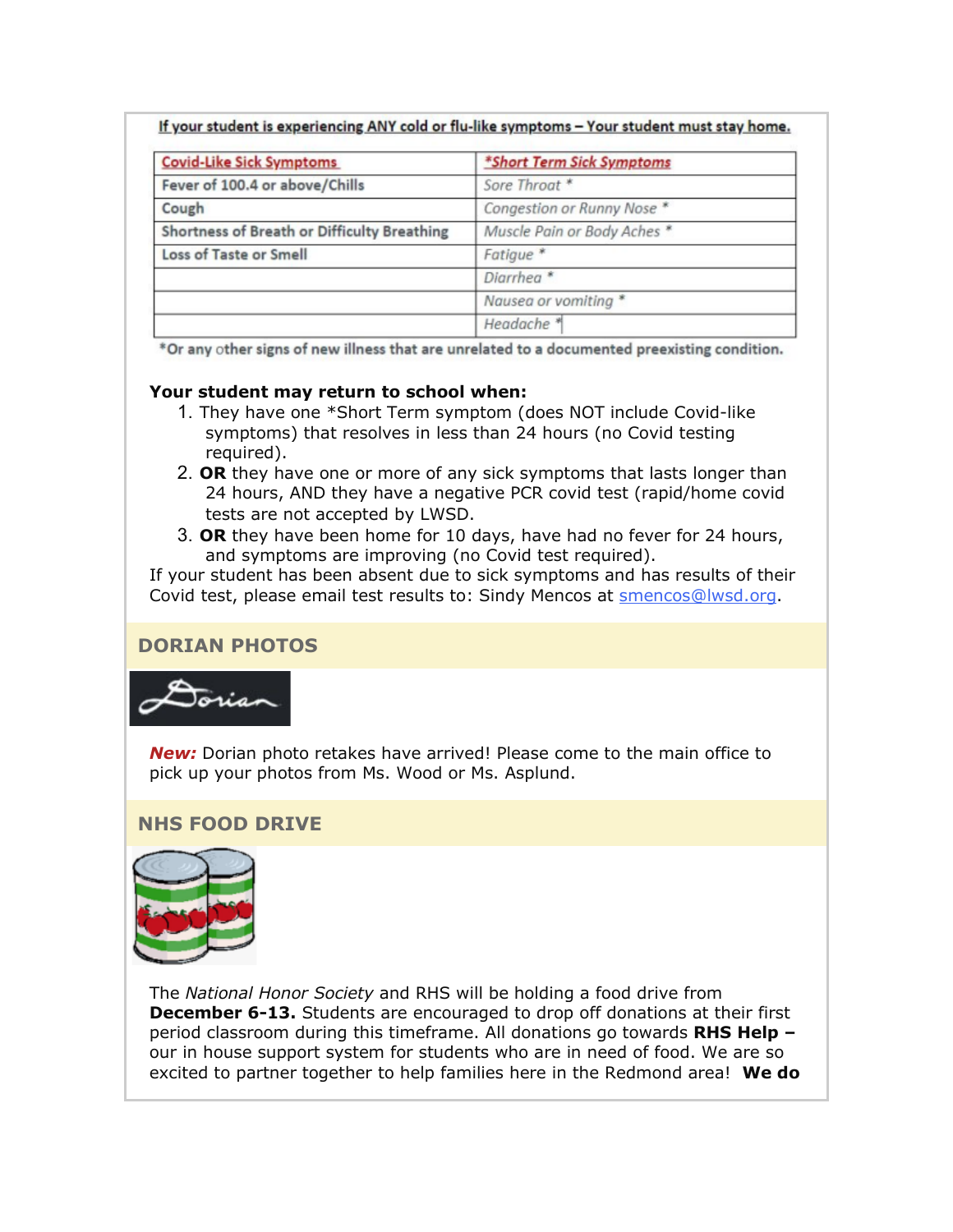#### **not accept food items with an expired date. The list of items that RHS Help needs:**

- Microwave Popcorn
- Macaroni and Cheese
- Peanut Butter and Jelly
- Oatmeal Packets
- Spaghetti Noodles
- Pasta Sauce (cans/plastic jars preferred)
- Canned Tuna
- Canned Chicken
- Canned Fruit and Vegetables
- Hearty Soups
- Cup of Noodles
- Ramen

#### **SENIOR TIMELINE**



#### *Graduation Orders:*

**It's time for seniors to submit their information and order their cap, gown, and additional graduation items of your choice!** Check out [THIS](https://nam02.safelinks.protection.outlook.com/?url=http%3A%2F%2Flink.email.dynect.net%2Flink.php%3FDynEngagement%3Dtrue%26H%3DfaG4YsHB1kOcXrql%252FjAZAv8UiQ%252B6%252FUEFi8b26uvkPKGDNP9eP128sv04e4byGRIA0dWEU5Wk0ib3Da8yryH%252F0HcS1T8UOXhOK%252BzH1sTePnj7PAm7K9xqtA%253D%253D%26G%3D0%26R%3Dhttps%253A%252F%252FHBSYGYZTANA.hatchbuck.com%252FTrackLinkClick%253FID2%253DwhKuu3vdDaQG7ehXTCu_nuBUXxRm_xKFJbrd-05v8yQJcQQVqr2qXET4U01Rvtm40%26I%3D20211119233501.0000000ea5c8%2540mail6-50-ussnn1%26X%3DMHwxMjY0OTIyOjIzNDM3MDk0NDY7MXwxMjY0OTIzOjE4NzUxNDM5OTs%253D%26V%3D3%26S%3DalrgHf6q3J8bS0hnseeUz42aqPMs6VQmrnm7G_hsh2g&data=04%7C01%7Cmwood%40lwsd.org%7C458e30b5f95c47f0c6a008d9abb53747%7C1fd4673fdf9646218638a1d88c4c85d7%7C0%7C0%7C637729617078746120%7CUnknown%7CTWFpbGZsb3d8eyJWIjoiMC4wLjAwMDAiLCJQIjoiV2luMzIiLCJBTiI6Ik1haWwiLCJXVCI6Mn0%3D%7C3000&sdata=qO%2Bt2K0DchVEhhRG9oyHDyNneXM%2Bck%2BakOf%2F%2B7ExW7E%3D&reserved=0)  [VIDEO](https://nam02.safelinks.protection.outlook.com/?url=http%3A%2F%2Flink.email.dynect.net%2Flink.php%3FDynEngagement%3Dtrue%26H%3DfaG4YsHB1kOcXrql%252FjAZAv8UiQ%252B6%252FUEFi8b26uvkPKGDNP9eP128sv04e4byGRIA0dWEU5Wk0ib3Da8yryH%252F0HcS1T8UOXhOK%252BzH1sTePnj7PAm7K9xqtA%253D%253D%26G%3D0%26R%3Dhttps%253A%252F%252FHBSYGYZTANA.hatchbuck.com%252FTrackLinkClick%253FID2%253DwhKuu3vdDaQG7ehXTCu_nuBUXxRm_xKFJbrd-05v8yQJcQQVqr2qXET4U01Rvtm40%26I%3D20211119233501.0000000ea5c8%2540mail6-50-ussnn1%26X%3DMHwxMjY0OTIyOjIzNDM3MDk0NDY7MXwxMjY0OTIzOjE4NzUxNDM5OTs%253D%26V%3D3%26S%3DalrgHf6q3J8bS0hnseeUz42aqPMs6VQmrnm7G_hsh2g&data=04%7C01%7Cmwood%40lwsd.org%7C458e30b5f95c47f0c6a008d9abb53747%7C1fd4673fdf9646218638a1d88c4c85d7%7C0%7C0%7C637729617078746120%7CUnknown%7CTWFpbGZsb3d8eyJWIjoiMC4wLjAwMDAiLCJQIjoiV2luMzIiLCJBTiI6Ik1haWwiLCJXVCI6Mn0%3D%7C3000&sdata=qO%2Bt2K0DchVEhhRG9oyHDyNneXM%2Bck%2BakOf%2F%2B7ExW7E%3D&reserved=0) for brief instructions on how to register and order your grad items. All students received the [GRADUATION PACKET](https://nam02.safelinks.protection.outlook.com/?url=http%3A%2F%2Flink.email.dynect.net%2Flink.php%3FDynEngagement%3Dtrue%26H%3DfaG4YsHB1kOcXrql%252FjAZAv8UiQ%252B6%252FUEFi8b26uvkPKGDNP9eP128sv04e4byGRIA0dWEU5Wk0ib3Da8yryH%252F0HcS1T8UOXhOK%252BzH1sTePnj7PAm7K9xqtA%253D%253D%26G%3D0%26R%3Dhttps%253A%252F%252FHBSYGYZTANA.hatchbuck.com%252FTrackLinkClick%253FID2%253DycJn80GYwpE4wiug6j_L24JcuAfuT7owkPNE8NKRkG7RIgZFxn8YDIdf-lCMEBAS0%26I%3D20211119233501.0000000ea5c8%2540mail6-50-ussnn1%26X%3DMHwxMjY0OTIyOjIzNDM3MDk0NDY7MXwxMjY0OTIzOjE4NzUxNDM5OTs%253D%26V%3D3%26S%3D59htQX-enlNn1q011fa-_7S5St6mTuvKBW0a4wMRZjo&data=04%7C01%7Cmwood%40lwsd.org%7C458e30b5f95c47f0c6a008d9abb53747%7C1fd4673fdf9646218638a1d88c4c85d7%7C0%7C0%7C637729617078756114%7CUnknown%7CTWFpbGZsb3d8eyJWIjoiMC4wLjAwMDAiLCJQIjoiV2luMzIiLCJBTiI6Ik1haWwiLCJXVCI6Mn0%3D%7C3000&sdata=k41%2FqsOk9rKH0XMc5BlXx%2BgN7OuPfaIqxMGUgUdxAa4%3D&reserved=0) in homeroom this week which includes links to place orders online. ACTION ITEMS:

- 1. **REGISTER** for graduation *ASAP* to ensure a custom cap and gown of your size is reserved for you. This only takes a few seconds!
- 2. **ORDER** your graduation products by 12/31/21 to avoid late fees or delayed orders

#### *Senior Portraits -* **due January 14**

- Log on to: **[Images.jostens.com](https://nam02.safelinks.protection.outlook.com/?url=http%3A%2F%2Flink.email.dynect.net%2Flink.php%3FDynEngagement%3Dtrue%26H%3DfaG4YsHB1kOcXrql%252FjAZAv8UiQ%252B6%252FUEFi8b26uvkPKGDNP9eP128sv04e4byGRIA0dWEU5Wk0ib3Da8yryH%252F0HcS1T8UOXhOK%252BzH1sTePnj7PAm7K9xqtA%253D%253D%26G%3D0%26R%3Dhttps%253A%252F%252FHBSYGYZTANA.hatchbuck.com%252FTrackLinkClick%253FID2%253DShSoZeBM0Ta0-ouZevM4l7uuT68EnbYLSYGy3sHHeZ8PcJ7nE9I2TcEvHfIW3pVF0%26I%3D20211119233501.0000000ea5c8%2540mail6-50-ussnn1%26X%3DMHwxMjY0OTIyOjIzNDM3MDk0NDY7MXwxMjY0OTIzOjE4NzUxNDM5OTs%253D%26V%3D3%26S%3DhfCu6JKu6ZAZeIK9UXx_tddkBJNwLaaBj89eElew4dE&data=04%7C01%7Cmwood%40lwsd.org%7C458e30b5f95c47f0c6a008d9abb53747%7C1fd4673fdf9646218638a1d88c4c85d7%7C0%7C0%7C637729617078766109%7CUnknown%7CTWFpbGZsb3d8eyJWIjoiMC4wLjAwMDAiLCJQIjoiV2luMzIiLCJBTiI6Ik1haWwiLCJXVCI6Mn0%3D%7C3000&sdata=T1BERV4%2BEy4Rx9qLJJyiIUbV9sI314qSYQXTvTBR6IU%3D&reserved=0)**
- Enter Login ID: **416225816**
- Browse to select the photo or photos you wish to upload, click on "**Select My Images**"
- Enter information about the photo and provide contact information in case the Yearbook staff need additional information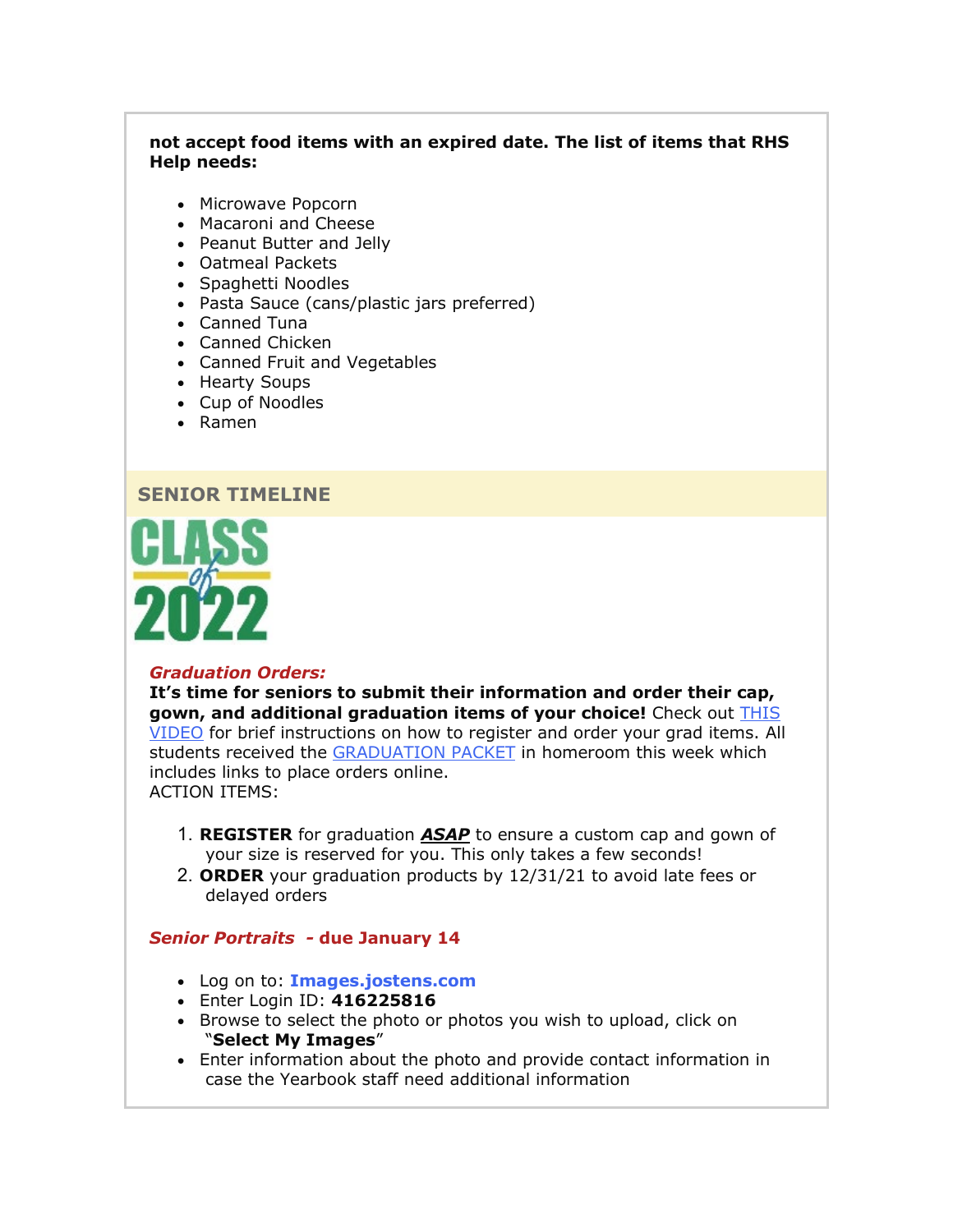#### • Click "**Upload Chosen Images**"

#### *Yearbook Sales -* **open from Dec 10-Jan 10**

**Purchase** online through Skyward, or check made out to RHS (to bookkeeping), or cash. Yearbooks are \$65.

*Important:* The 3rd and final yearbook sales window will open in May, but quantities will be limited by then as the publisher needs our final count in March. Do not wait to order until May as yearbooks may be sold out! *Yearbook Ads -* **due February 1**

A yearbook Senior Ad is a loving tribute typically from a parent or family member to their student, personalized with their own sentimental message and a cherished photo or photo collage. Create and purchase online by **February 1, 2022.** To create or find prices and other information go to: [Jostensadservice.com](https://nam02.safelinks.protection.outlook.com/?url=http%3A%2F%2Flink.email.dynect.net%2Flink.php%3FDynEngagement%3Dtrue%26H%3DfaG4YsHB1kOcXrql%252FjAZAv8UiQ%252B6%252FUEFi8b26uvkPKGDNP9eP128sv04e4byGRIA0dWEU5Wk0ib3Da8yryH%252F0HcS1T8UOXhOK%252BzH1sTePnj7PAm7K9xqtA%253D%253D%26G%3D0%26R%3Dhttps%253A%252F%252FHBSYGYZTANA.hatchbuck.com%252FTrackLinkClick%253FID2%253DRxw6TS6S2oskUj66iOkz8nS1fxGR1Hr6JDBERX6pZjlV4BmAQLnKmxIRe_tTYi-K0%26I%3D20211119233501.0000000ea5c8%2540mail6-50-ussnn1%26X%3DMHwxMjY0OTIyOjIzNDM3MDk0NDY7MXwxMjY0OTIzOjE4NzUxNDM5OTs%253D%26V%3D3%26S%3DkX2N9ylo_2ISwQuHZPoshae8M0LM7dFrab2DLAg1r4w&data=04%7C01%7Cmwood%40lwsd.org%7C458e30b5f95c47f0c6a008d9abb53747%7C1fd4673fdf9646218638a1d88c4c85d7%7C0%7C0%7C637729617078766109%7CUnknown%7CTWFpbGZsb3d8eyJWIjoiMC4wLjAwMDAiLCJQIjoiV2luMzIiLCJBTiI6Ik1haWwiLCJXVCI6Mn0%3D%7C3000&sdata=DmHY6z9GIPt1PnKIfKYeRcNBIfgJ4kb7gYNYLSlGxEg%3D&reserved=0)

**Wondering how to apply for college?** Confused by new terms? Not sure where to even start? Look on the RHS Website under Counseling for our presentation on College Applications 101! It is an overview of everything you need to know about applying to 2 and 4-year colleges, post high school planning, and things to think about! Simply go to the main counselor page, look for the red box, and click to play!

#### **HIGH SCHOOL & BEYOND PLAN**



*New:* **Students** – Your next HSBP Assignment has been posted in Xello and is **DUE November 30!**

Please login to your **Xello account here and find the assignment in your** dashboard (see below).

If you have any questions, please contact Nikole Lalas [nlalas@lwsd.org](mailto:nlalas@lwsd.org)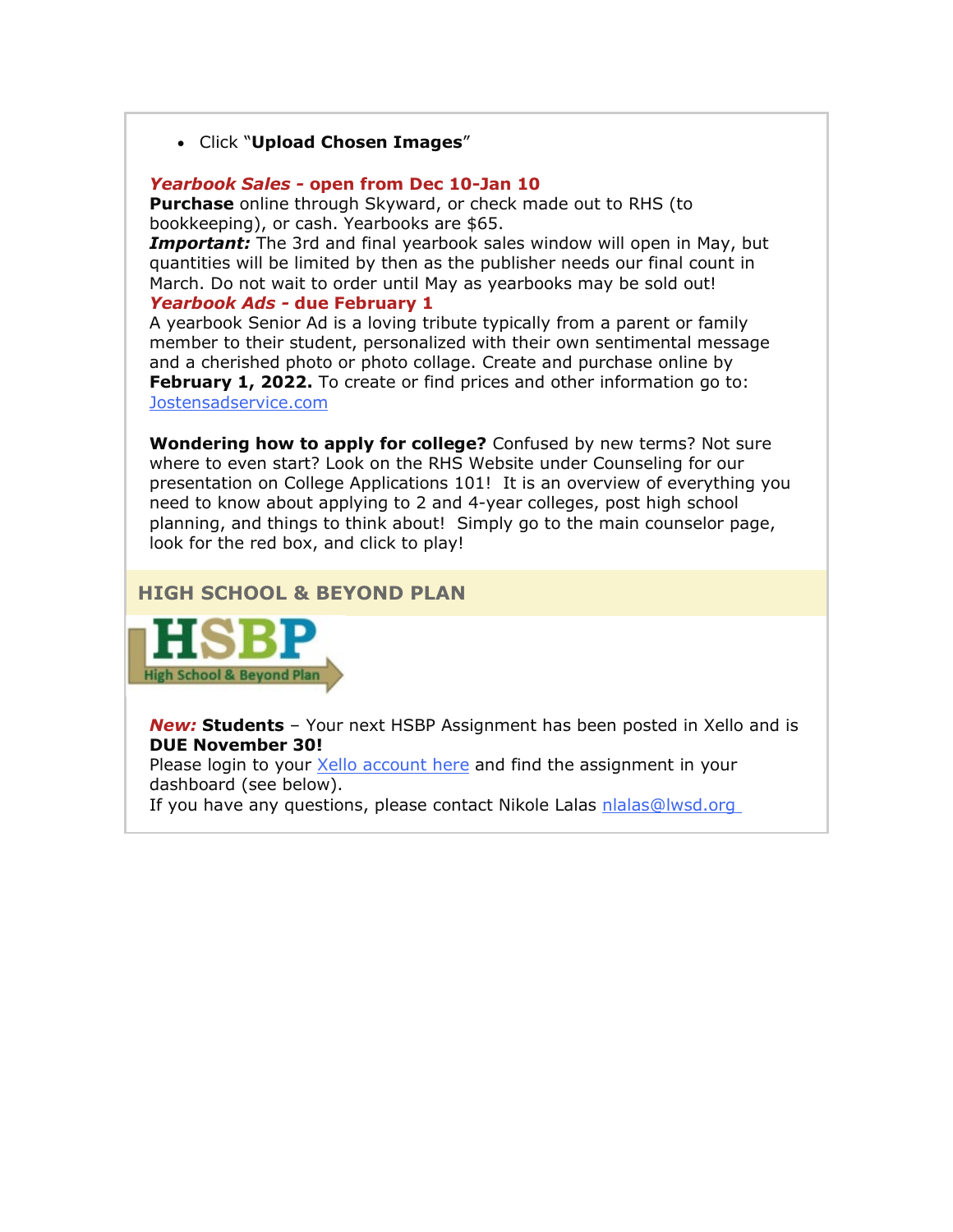| xello | About Me                                             | <b>Explore Options</b> | Goals & Plans                                                                                                  |                                                                                                                |
|-------|------------------------------------------------------|------------------------|----------------------------------------------------------------------------------------------------------------|----------------------------------------------------------------------------------------------------------------|
| 0%    | Core Lessons                                         | 豆                      | About Me                                                                                                       | Explore<br>ŐĎ<br>Options                                                                                       |
|       | 只<br>ほぼ<br><b>Career Path Choices</b><br>Get Started |                        | Matchesker <b>O</b><br>Personality<br>Style<br>Mission<br>Complete:<br>Learning Style C<br>Skits Lisb <b>C</b> | Caroors<br>Colleges &<br>Universities<br>Courses &<br>Apprenticeships<br>Opportunities<br><b>Saved Options</b> |
|       | Career Backup Plans                                  | $\alpha$               | Assignments<br><b>Callegaryon</b><br>By: Ms. Lalas<br>Due: October 29, 2021                                    | <b>Myrie</b> Costs.                                                                                            |

# **AUDITIONS**

# **LITTLE SHOP** OF HORRORS

# *New: Little Shop of Horrors Auditions!*

**Dec 1** – Song and monologue auditions **Dec 2** – Dance audition **Dec 3** - Callbacks Students need to prepare a 1–2 minute monologue and 16 bars of a musical theatre song. Link [for the audition application](https://nam02.safelinks.protection.outlook.com/?url=http%3A%2F%2Flink.email.dynect.net%2Flink.php%3FDynEngagement%3Dtrue%26H%3DfaG4YsHB1kOcXrql%252FjAZAv8UiQ%252B6%252FUEFi8b26uvkPKGDNP9eP128sv04e4byGRIA0dWEU5Wk0ib3Da8yryH%252F0HcS1T8UOXhOK%252BzH1sTePnj7PAm7K9xqtA%253D%253D%26G%3D0%26R%3Dhttps%253A%252F%252FHBSYGYZTANA.hatchbuck.com%252FTrackLinkClick%253FID2%253DtM1fCLx6pVz7SjfnFDfFr8MXpixom22WgOc6t1CsT52VIhiklrRf5rW2JM-znvor0%26I%3D20211119233501.0000000ea5c8%2540mail6-50-ussnn1%26X%3DMHwxMjY0OTIyOjIzNDM3MDk0NDY7MXwxMjY0OTIzOjE4NzUxNDM5OTs%253D%26V%3D3%26S%3DymhSdWtOPXjbi3zVfCR7WDk0LqSlyo7cNG1fuxeUxmQ&data=04%7C01%7Cmwood%40lwsd.org%7C458e30b5f95c47f0c6a008d9abb53747%7C1fd4673fdf9646218638a1d88c4c85d7%7C0%7C0%7C637729617078786099%7CUnknown%7CTWFpbGZsb3d8eyJWIjoiMC4wLjAwMDAiLCJQIjoiV2luMzIiLCJBTiI6Ik1haWwiLCJXVCI6Mn0%3D%7C3000&sdata=s6%2BbEPh20ugFFwXkV6DC%2BYX%2FmRmgdXhxJNmEsh3KKfE%3D&reserved=0)

# **RHS HELP**

# **RHS Help**

*Remember,* students...if you are not able to pay for school-related expenses, please come to Counseling Office and pick up an *RHS Help* form.

*RHS Help* can cover such things as workbooks, class fees, and graduationrelated expenses.

Feel free to submit the form and we will let you know if your expense can be covered.

# **LOST & FOUND**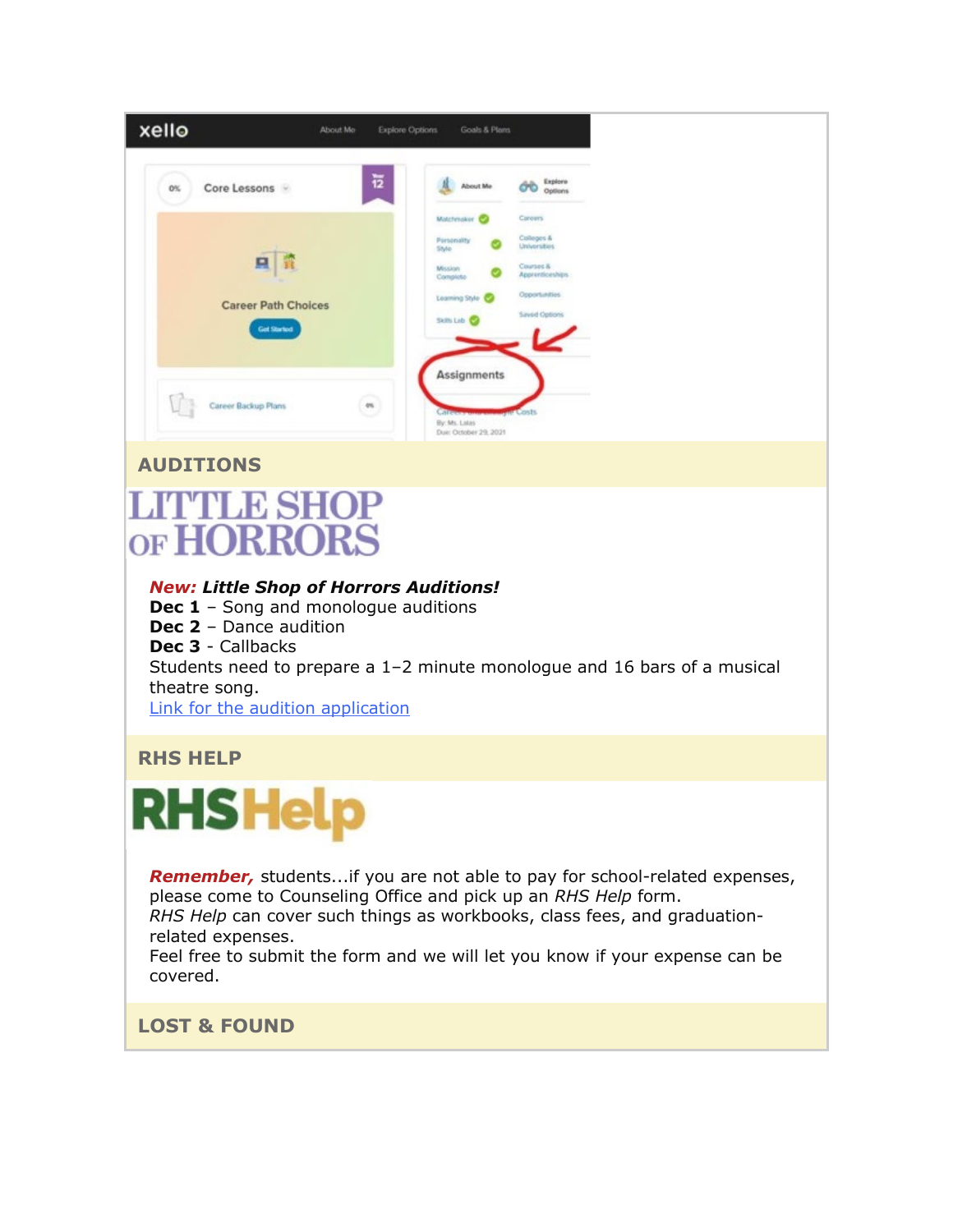

#### *New:* **Check out the** *Lost and Found* **before Winter break. All items will be donated after December 17.**

The Lost and Found is located in the Main hallway by the Counseling Center. Small valuable items such as phones and jewelry are in the Attendance office and will not be donated.

# **ELECTRONIC REPORT CARDS**



Families now have the option to opt out of paper report cards and only receive them electronically. Instructions to do so and also how to retrieve the electronic version of report cards are attached. Click [here](https://nam02.safelinks.protection.outlook.com/?url=http%3A%2F%2Flink.email.dynect.net%2Flink.php%3FDynEngagement%3Dtrue%26H%3DfaG4YsHB1kOcXrql%252FjAZAv8UiQ%252B6%252FUEFi8b26uvkPKGDNP9eP128sv04e4byGRIA0dWEU5Wk0ib3Da8yryH%252F0HcS1T8UOXhOK%252BzH1sTePnj7PAm7K9xqtA%253D%253D%26G%3D0%26R%3Dhttps%253A%252F%252FHBSYGYZTANA.hatchbuck.com%252FTrackLinkClick%253FID2%253DI3nR9bYXp_tGYYnDnSG7GWhqixN2_EQBPTewRLRmo1IaerKzwz_F7YFV3YZmli8i0%26I%3D20211119233501.0000000ea5c8%2540mail6-50-ussnn1%26X%3DMHwxMjY0OTIyOjIzNDM3MDk0NDY7MXwxMjY0OTIzOjE4NzUxNDM5OTs%253D%26V%3D3%26S%3DW-IZ2Do-ofsEz-ByMRY0WpdGnRK4J1bqf9Su0YpSJDA&data=04%7C01%7Cmwood%40lwsd.org%7C458e30b5f95c47f0c6a008d9abb53747%7C1fd4673fdf9646218638a1d88c4c85d7%7C0%7C0%7C637729617078786099%7CUnknown%7CTWFpbGZsb3d8eyJWIjoiMC4wLjAwMDAiLCJQIjoiV2luMzIiLCJBTiI6Ik1haWwiLCJXVCI6Mn0%3D%7C3000&sdata=xLASw%2Bza0z9VCJ%2F2r5TjSHtk38yjFU2FazTsS9Hg0uA%3D&reserved=0) for instructions.

# **CHECK YOUR SCORE**



#### *New:* **SAT/PSAT scores available**

- Scores for students who took the October SAT at RHS are now available! Students can access their scores by logging in to their online score [report.](https://nam02.safelinks.protection.outlook.com/?url=http%3A%2F%2Flink.email.dynect.net%2Flink.php%3FDynEngagement%3Dtrue%26H%3DfaG4YsHB1kOcXrql%252FjAZAv8UiQ%252B6%252FUEFi8b26uvkPKGDNP9eP128sv04e4byGRIA0dWEU5Wk0ib3Da8yryH%252F0HcS1T8UOXhOK%252BzH1sTePnj7PAm7K9xqtA%253D%253D%26G%3D0%26R%3Dhttps%253A%252F%252FHBSYGYZTANA.hatchbuck.com%252FTrackLinkClick%253FID2%253DB3Juw-pjuqDFSgOlUNEwTO44wsuwk6EFQACHxpWzIjo0KCh7jGViOKa5PWuDvf1v0%26I%3D20211119233501.0000000ea5c8%2540mail6-50-ussnn1%26X%3DMHwxMjY0OTIyOjIzNDM3MDk0NDY7MXwxMjY0OTIzOjE4NzUxNDM5OTs%253D%26V%3D3%26S%3DD01F46mdB2_c1pLmo-xnObmNvzQbcpDn9VjVK5pVXrE&data=04%7C01%7Cmwood%40lwsd.org%7C458e30b5f95c47f0c6a008d9abb53747%7C1fd4673fdf9646218638a1d88c4c85d7%7C0%7C0%7C637729617078796090%7CUnknown%7CTWFpbGZsb3d8eyJWIjoiMC4wLjAwMDAiLCJQIjoiV2luMzIiLCJBTiI6Ik1haWwiLCJXVCI6Mn0%3D%7C3000&sdata=KSWFjkfI7zBwxKqPE3hOlt%2Bt2F5%2BOF0p1lAWVc5XVeU%3D&reserved=0)
- PSAT scores will be available December 7.

#### **WORLD LANGUAGE TESTING**

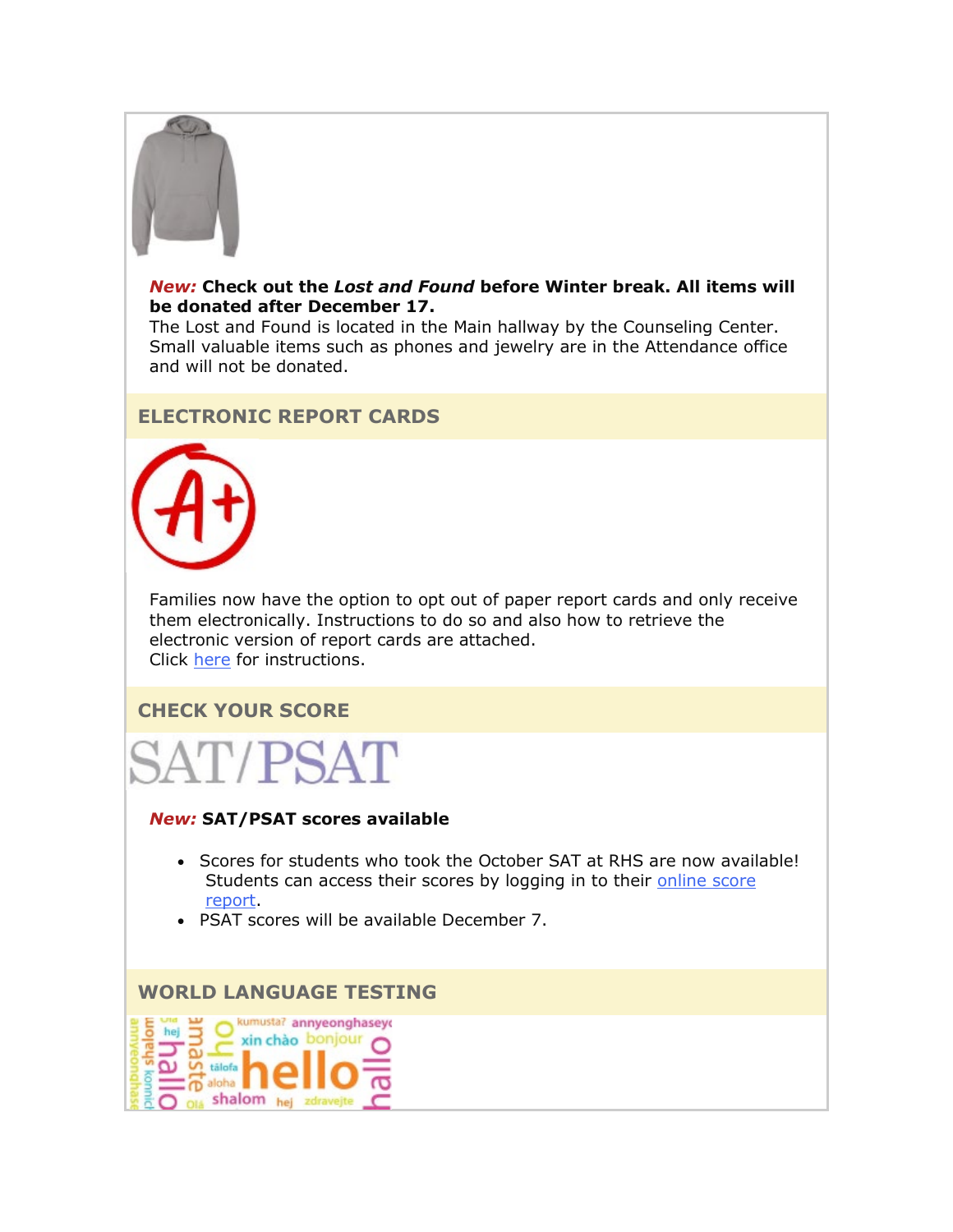**World Language testing** is available in any language that is both written and spoken. All LWSD High School students (currently in 9th-12th grade) can test one time for free!

**For registration and more information:** [World Language Credit by](https://nam02.safelinks.protection.outlook.com/?url=http%3A%2F%2Flink.email.dynect.net%2Flink.php%3FDynEngagement%3Dtrue%26H%3DfaG4YsHB1kOcXrql%252FjAZAv8UiQ%252B6%252FUEFi8b26uvkPKGDNP9eP128sv04e4byGRIA0dWEU5Wk0ib3Da8yryH%252F0HcS1T8UOXhOK%252BzH1sTePnj7PAm7K9xqtA%253D%253D%26G%3D0%26R%3Dhttps%253A%252F%252FHBSYGYZTANA.hatchbuck.com%252FTrackLinkClick%253FID2%253D87tNmLNKkglKzHot3nx5UAliaClVoQPZ2lOlGasd0Yl2URrI2TF_Jt8AUPN5Zxcm0%26I%3D20211119233501.0000000ea5c8%2540mail6-50-ussnn1%26X%3DMHwxMjY0OTIyOjIzNDM3MDk0NDY7MXwxMjY0OTIzOjE4NzUxNDM5OTs%253D%26V%3D3%26S%3D2LJfAj5kTwB3YMAkcahsj_h7nOlNMLH75p5tT5Q0b1s&data=04%7C01%7Cmwood%40lwsd.org%7C458e30b5f95c47f0c6a008d9abb53747%7C1fd4673fdf9646218638a1d88c4c85d7%7C0%7C0%7C637729617078806085%7CUnknown%7CTWFpbGZsb3d8eyJWIjoiMC4wLjAwMDAiLCJQIjoiV2luMzIiLCJBTiI6Ik1haWwiLCJXVCI6Mn0%3D%7C3000&sdata=OZXwypH4O2C9f7w2XNKc%2BQq4U3xzGQVVw2R7p0zni0c%3D&reserved=0)  **[Proficiency](https://nam02.safelinks.protection.outlook.com/?url=http%3A%2F%2Flink.email.dynect.net%2Flink.php%3FDynEngagement%3Dtrue%26H%3DfaG4YsHB1kOcXrql%252FjAZAv8UiQ%252B6%252FUEFi8b26uvkPKGDNP9eP128sv04e4byGRIA0dWEU5Wk0ib3Da8yryH%252F0HcS1T8UOXhOK%252BzH1sTePnj7PAm7K9xqtA%253D%253D%26G%3D0%26R%3Dhttps%253A%252F%252FHBSYGYZTANA.hatchbuck.com%252FTrackLinkClick%253FID2%253D87tNmLNKkglKzHot3nx5UAliaClVoQPZ2lOlGasd0Yl2URrI2TF_Jt8AUPN5Zxcm0%26I%3D20211119233501.0000000ea5c8%2540mail6-50-ussnn1%26X%3DMHwxMjY0OTIyOjIzNDM3MDk0NDY7MXwxMjY0OTIzOjE4NzUxNDM5OTs%253D%26V%3D3%26S%3D2LJfAj5kTwB3YMAkcahsj_h7nOlNMLH75p5tT5Q0b1s&data=04%7C01%7Cmwood%40lwsd.org%7C458e30b5f95c47f0c6a008d9abb53747%7C1fd4673fdf9646218638a1d88c4c85d7%7C0%7C0%7C637729617078806085%7CUnknown%7CTWFpbGZsb3d8eyJWIjoiMC4wLjAwMDAiLCJQIjoiV2luMzIiLCJBTiI6Ik1haWwiLCJXVCI6Mn0%3D%7C3000&sdata=OZXwypH4O2C9f7w2XNKc%2BQq4U3xzGQVVw2R7p0zni0c%3D&reserved=0)** 

Questions? Email Theresa Vasquez at [tvasquez@lwsd.org](mailto:tvasquez@lwsd.org)

# **RHS ATTENDANCE LINE**



#### *Parents:* **How to excuse your student when they are absent:**

Please email the attendance secretary at [rhsattend@lwsd.org](mailto:rhsattend@lwsd.org) or leave a message on the Attendance line 425 936-1810 whenever your student is absent or late.

#### **How to excuse your student for an early departure:**

Please email or call as soon as possible to excuse your student early for an appointment, or if they are leaving early due to an illness. The Attendance Secretary (Ms. Anderson) will send your student a dismissal slip so they may sign out in the Attendance Office and meet the parent outside.

**Important:** if you were marked absent or late by a teacher and would like to discuss this, please talk to the teacher that marked you absent or late---not the attendance office.

- For more information about absences, late arrivals and early departures, click [here.](https://nam02.safelinks.protection.outlook.com/?url=http%3A%2F%2Flink.email.dynect.net%2Flink.php%3FDynEngagement%3Dtrue%26H%3DfaG4YsHB1kOcXrql%252FjAZAv8UiQ%252B6%252FUEFi8b26uvkPKGDNP9eP128sv04e4byGRIA0dWEU5Wk0ib3Da8yryH%252F0HcS1T8UOXhOK%252BzH1sTePnj7PAm7K9xqtA%253D%253D%26G%3D0%26R%3Dhttps%253A%252F%252FHBSYGYZTANA.hatchbuck.com%252FTrackLinkClick%253FID2%253DXrif8rklriV0iPy5uy05OrrnEoEeo0NuEqDysRMablB6g4TIrDNHBPAGvBNRzTko0%26I%3D20211119233501.0000000ea5c8%2540mail6-50-ussnn1%26X%3DMHwxMjY0OTIyOjIzNDM3MDk0NDY7MXwxMjY0OTIzOjE4NzUxNDM5OTs%253D%26V%3D3%26S%3Dw8PiyaoN802RpCl2COjExVXQ507zUURNqYjJyS1C0U8&data=04%7C01%7Cmwood%40lwsd.org%7C458e30b5f95c47f0c6a008d9abb53747%7C1fd4673fdf9646218638a1d88c4c85d7%7C0%7C0%7C637729617078806085%7CUnknown%7CTWFpbGZsb3d8eyJWIjoiMC4wLjAwMDAiLCJQIjoiV2luMzIiLCJBTiI6Ik1haWwiLCJXVCI6Mn0%3D%7C3000&sdata=%2Buu%2BXtegUR3o6bXfvQK6h93S%2FZ4qOrZWQrqWI6%2BaCsE%3D&reserved=0)
- Para obtener más información sobre ausencias, llegadas tardías y salidas anticipadas, haga clic [aquí.](https://nam02.safelinks.protection.outlook.com/?url=http%3A%2F%2Flink.email.dynect.net%2Flink.php%3FDynEngagement%3Dtrue%26H%3DfaG4YsHB1kOcXrql%252FjAZAv8UiQ%252B6%252FUEFi8b26uvkPKGDNP9eP128sv04e4byGRIA0dWEU5Wk0ib3Da8yryH%252F0HcS1T8UOXhOK%252BzH1sTePnj7PAm7K9xqtA%253D%253D%26G%3D0%26R%3Dhttps%253A%252F%252FHBSYGYZTANA.hatchbuck.com%252FTrackLinkClick%253FID2%253D4sQ-C_L3hkX0wncGhtg6ZHAcuY2gIhw6oqo28M8t6SnSyUcvigB7NTI3axFNqcBh0%26I%3D20211119233501.0000000ea5c8%2540mail6-50-ussnn1%26X%3DMHwxMjY0OTIyOjIzNDM3MDk0NDY7MXwxMjY0OTIzOjE4NzUxNDM5OTs%253D%26V%3D3%26S%3DNQy7-jaZ3Q5staCs2LkW0vbhtpzOoWdCH8ANOZhg-xo&data=04%7C01%7Cmwood%40lwsd.org%7C458e30b5f95c47f0c6a008d9abb53747%7C1fd4673fdf9646218638a1d88c4c85d7%7C0%7C0%7C637729617078816079%7CUnknown%7CTWFpbGZsb3d8eyJWIjoiMC4wLjAwMDAiLCJQIjoiV2luMzIiLCJBTiI6Ik1haWwiLCJXVCI6Mn0%3D%7C3000&sdata=08fP16qBcMXMJQGJy%2B9YFaZgT2vZT76rUrP4%2BtyGJ2o%3D&reserved=0)

# **COUNSELING APPOINTMENTS**



#### *New:* **Counselors Visiting Lifetime Fitness Classes in November**

The counselors are excited to visit Lifetime Fitness Classes on November 8th and 15th. We will be talking with students about understanding stress and strengthening resiliency. Students will discuss common sources of stress and anxiety for teens, and learn some practical strategies for managing stress and promoting overall wellbeing. Counselors will also share information and resources for suicide prevention. Having direct and open communication about this difficult topic is one of the most important things we can do to help. If you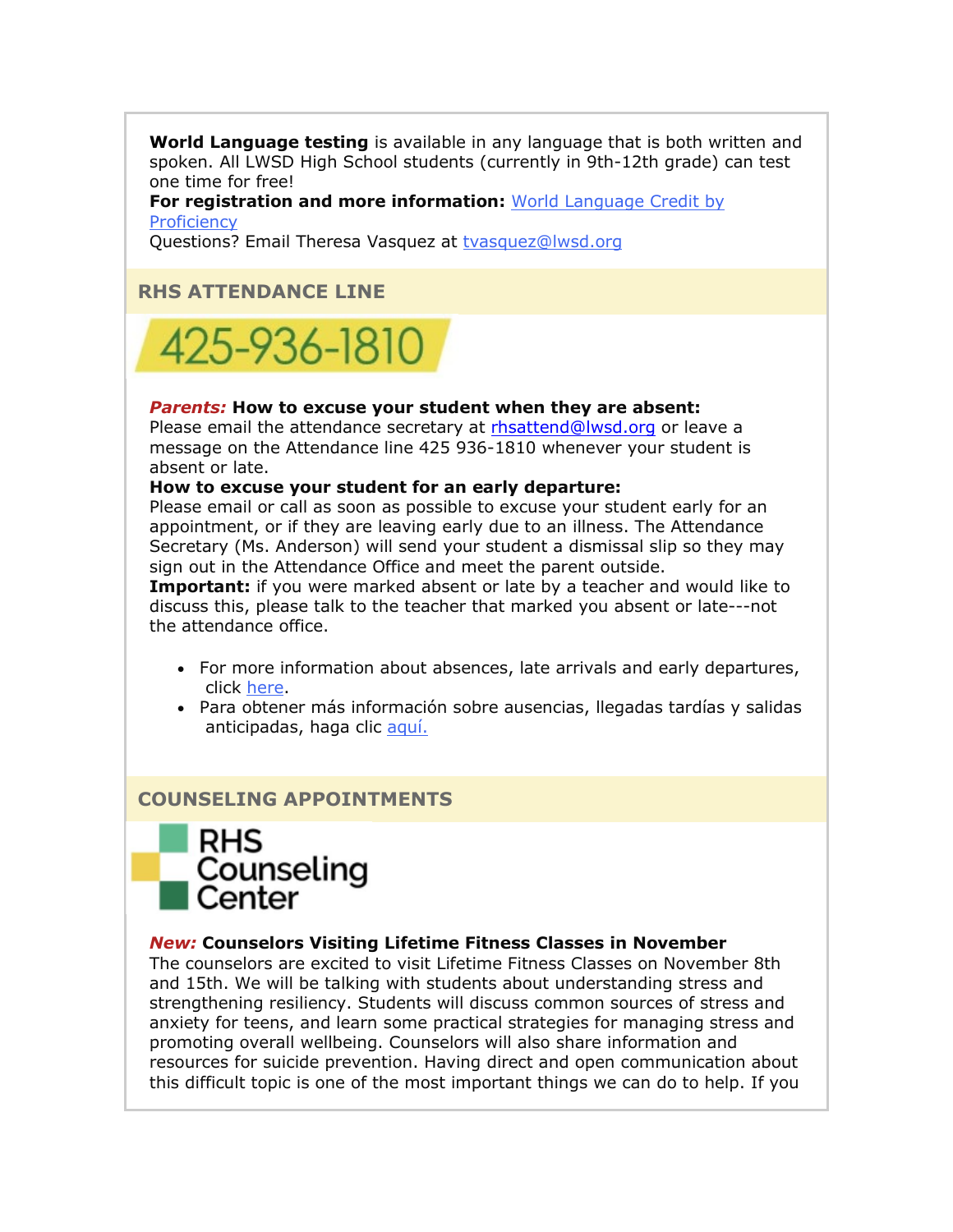have any questions or concerns, please reach out to your student's counselor.

**Counselors are excited to meet with you!** Counselors are available for individual student/parent appointments. The appointment calendar on the [RHS](https://nam02.safelinks.protection.outlook.com/?url=http%3A%2F%2Flink.email.dynect.net%2Flink.php%3FDynEngagement%3Dtrue%26H%3DfaG4YsHB1kOcXrql%252FjAZAv8UiQ%252B6%252FUEFi8b26uvkPKGDNP9eP128sv04e4byGRIA0dWEU5Wk0ib3Da8yryH%252F0HcS1T8UOXhOK%252BzH1sTePnj7PAm7K9xqtA%253D%253D%26G%3D0%26R%3Dhttps%253A%252F%252FHBSYGYZTANA.hatchbuck.com%252FTrackLinkClick%253FID2%253DYcR6vSD4CTJqfwRCkuIesbmWLo9hcFHH9wSuuZ9zEYJSKwtOI06WOnVjdrjwgBNc0%26I%3D20211119233501.0000000ea5c8%2540mail6-50-ussnn1%26X%3DMHwxMjY0OTIyOjIzNDM3MDk0NDY7MXwxMjY0OTIzOjE4NzUxNDM5OTs%253D%26V%3D3%26S%3DnfXCmBsBib7zBOrAHDb8F5TWwpwucQiAjQFaROzZVZI&data=04%7C01%7Cmwood%40lwsd.org%7C458e30b5f95c47f0c6a008d9abb53747%7C1fd4673fdf9646218638a1d88c4c85d7%7C0%7C0%7C637729617078826079%7CUnknown%7CTWFpbGZsb3d8eyJWIjoiMC4wLjAwMDAiLCJQIjoiV2luMzIiLCJBTiI6Ik1haWwiLCJXVCI6Mn0%3D%7C3000&sdata=4dFndz2BZx%2B4sQ%2FnXUb7ojiOS8ysrDgaI7ZigoRFnhE%3D&reserved=0)  [Counseling website](https://nam02.safelinks.protection.outlook.com/?url=http%3A%2F%2Flink.email.dynect.net%2Flink.php%3FDynEngagement%3Dtrue%26H%3DfaG4YsHB1kOcXrql%252FjAZAv8UiQ%252B6%252FUEFi8b26uvkPKGDNP9eP128sv04e4byGRIA0dWEU5Wk0ib3Da8yryH%252F0HcS1T8UOXhOK%252BzH1sTePnj7PAm7K9xqtA%253D%253D%26G%3D0%26R%3Dhttps%253A%252F%252FHBSYGYZTANA.hatchbuck.com%252FTrackLinkClick%253FID2%253DYcR6vSD4CTJqfwRCkuIesbmWLo9hcFHH9wSuuZ9zEYJSKwtOI06WOnVjdrjwgBNc0%26I%3D20211119233501.0000000ea5c8%2540mail6-50-ussnn1%26X%3DMHwxMjY0OTIyOjIzNDM3MDk0NDY7MXwxMjY0OTIzOjE4NzUxNDM5OTs%253D%26V%3D3%26S%3DnfXCmBsBib7zBOrAHDb8F5TWwpwucQiAjQFaROzZVZI&data=04%7C01%7Cmwood%40lwsd.org%7C458e30b5f95c47f0c6a008d9abb53747%7C1fd4673fdf9646218638a1d88c4c85d7%7C0%7C0%7C637729617078826079%7CUnknown%7CTWFpbGZsb3d8eyJWIjoiMC4wLjAwMDAiLCJQIjoiV2luMzIiLCJBTiI6Ik1haWwiLCJXVCI6Mn0%3D%7C3000&sdata=4dFndz2BZx%2B4sQ%2FnXUb7ojiOS8ysrDgaI7ZigoRFnhE%3D&reserved=0) is now open for students/parents to schedule a meeting.

#### **Counselor Caseloads 2021-2022**

**A-CA (12th & RS):** Nikole Lalas [nlalas@lwsd.org](mailto:nlalas@lwsd.org) **CE-GARC:** Lindsey Hanson [lihanson@lwsd.org](mailto:lihanson@lwsd.org) **GARD-KAS:** Sarah Gray [sgray@lwsd.org](mailto:sgray@lwsd.org) **KAT-LEA & VIM-Z:** Micaela Crapo [mcrapo@lwsd.org](mailto:mcrapo@lwsd.org) **LEB-MAZ & BALD-CA (9th - 11th**): Katie Bunyard [Kbunyard@lwsd.org](mailto:Kbunyard@lwsd.org) **MC-RAJ:** Ellen Zambrowsky-Huls [Ezambrowsky-huls@lwsd.org](mailto:Ezambrowsky-huls@lwsd.org) **RAK-SUG:** Derik Detweiler [ddetweiler@lwsd.org](mailto:ddetweiler@lwsd.org) **SUH-VIL & A-BALA (9th-11th)**: Justine Oshiro [joshiro@lwsd.org](mailto:joshiro@lwsd.org)

# **YOUTH EASTSIDE SERVICES**



# **YES Alcohol Drug Education Class (FREE)**

For Parents/Caregivers & Teens to attend together. Offered virtually one Saturday per month: 11/20 and 12/18.

- Learn the impacts of substance use on the developing body & brain
- Learn where and how to turn for help-drug/alcohol or mental health
- Teens will also learn to make more informed decisions for their futures regarding substance use

[Click here](https://nam02.safelinks.protection.outlook.com/?url=http%3A%2F%2Flink.email.dynect.net%2Flink.php%3FDynEngagement%3Dtrue%26H%3DfaG4YsHB1kOcXrql%252FjAZAv8UiQ%252B6%252FUEFi8b26uvkPKGDNP9eP128sv04e4byGRIA0dWEU5Wk0ib3Da8yryH%252F0HcS1T8UOXhOK%252BzH1sTePnj7PAm7K9xqtA%253D%253D%26G%3D0%26R%3Dhttps%253A%252F%252FHBSYGYZTANA.hatchbuck.com%252FTrackLinkClick%253FID2%253Dd30Hx-3JIy7bk_G8zYZz8yq4UEXe4rEzSSTeqTWfqhc7CL2kUaWyEvP2I4UFmrD10%26I%3D20211119233501.0000000ea5c8%2540mail6-50-ussnn1%26X%3DMHwxMjY0OTIyOjIzNDM3MDk0NDY7MXwxMjY0OTIzOjE4NzUxNDM5OTs%253D%26V%3D3%26S%3D7ZQeUBdI6SlH-LkzA_2fQrwpquW91qgcax8ova1dC9A&data=04%7C01%7Cmwood%40lwsd.org%7C458e30b5f95c47f0c6a008d9abb53747%7C1fd4673fdf9646218638a1d88c4c85d7%7C0%7C0%7C637729617078836078%7CUnknown%7CTWFpbGZsb3d8eyJWIjoiMC4wLjAwMDAiLCJQIjoiV2luMzIiLCJBTiI6Ik1haWwiLCJXVCI6Mn0%3D%7C3000&sdata=%2BaGDyFkPtCgLObMTnwSOruppT14rTBtrdqCw03LrG3E%3D&reserved=0) to register or contact [Andreaf@youtheastsideservices.org](mailto:Andreaf@youtheastsideservices.org) for questions or more information.

**COLLEGE & CAREER CENTER**